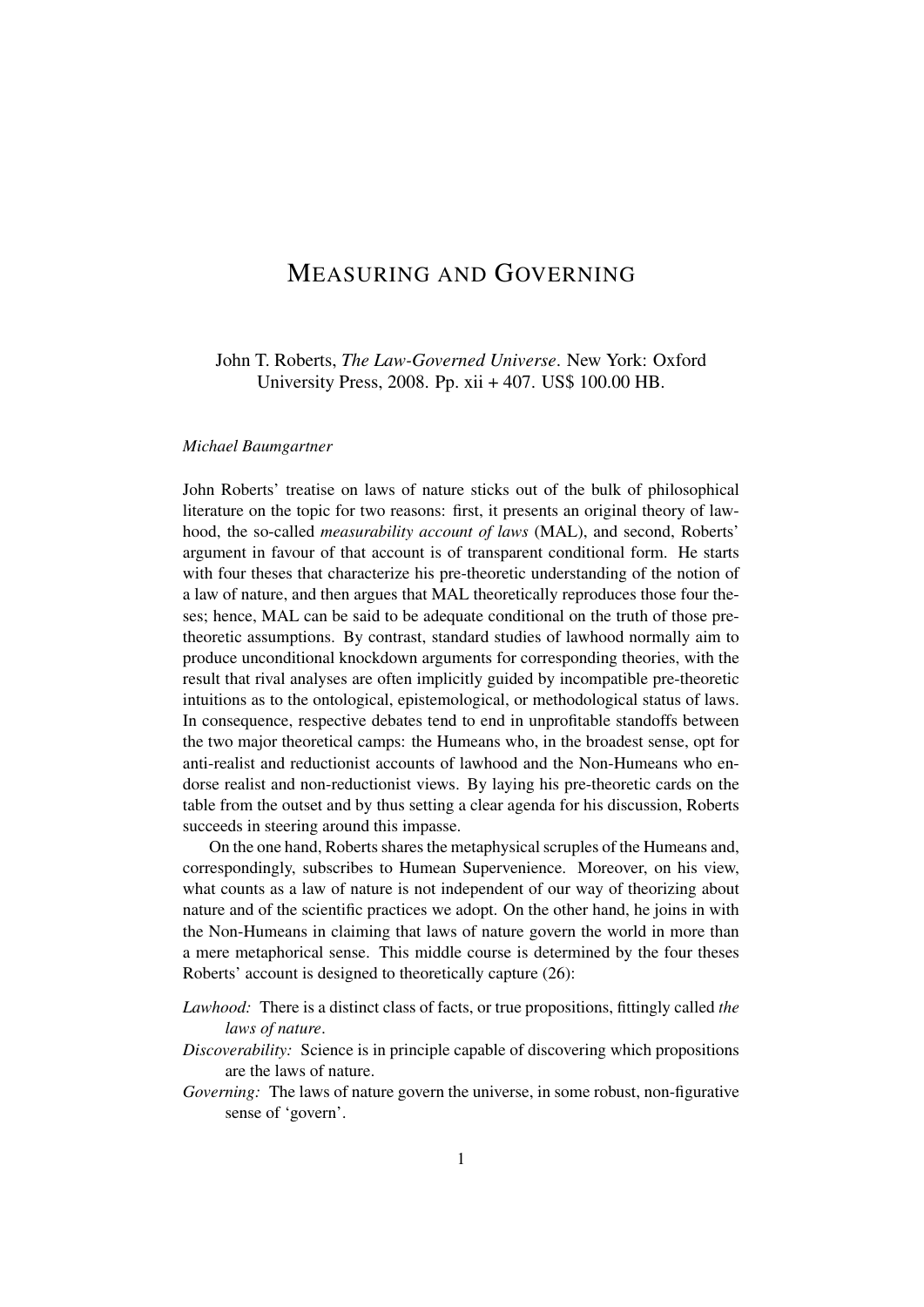*Science-Says-So:* We can be justified in believing that the laws of nature govern the universe without appealing to any extra-scientific source of epistemic justification.

Furthermore, he chooses a terminology according to which laws of nature are true propositions that can be subdivided into a *Core Set* comprising the most fundamental laws and a *Closed Set* consisting of the logico-mathematical closure of the Core Set (52).

Roberts' argument in favour of MAL has two parts: in the first part, chs. 3-4, he contends that the combination of Lawhood, Discoverability, and Governing can be reproduced only by a *meta-theoretic* account of laws, and the second part, chs. 5-9, is devoted to establishing that a specific variant of a meta-theoretic account, the measurability account, is needed to mirror both Governing and Science-Says-So. A meta-theoretic account of laws differs from what Roberts calls a *first-order* account insofar as the latter takes statements of the form " $P$  is a law of nature" to be the primary analysandum, whereas the former considers " $P$  is a law of theory  $T$ " to be primary. Subject to a first-order account, it is not excluded that two theories share all non-nomic content but disagree with respect to the lawhood of certain propositions, which, according to Roberts, creates significant problems for such an account. By contrast, Roberts requires a meta-theoretic analysis to reveal some particular role a proposition plays within a theory, the so-called *law-role*, which must be determined by the non-nomic content of the theory only. Consequently, there cannot exist two theories that differ only nomically. Roberts then suggests that, given a meta-theoretic analysis of lawhood, first-order law statements can be understood along contextualist lines (113):

(MT2) 'P is a law of nature' is true at a world w in a context k iff there is a theory T such that T is salient in k, T is true at w, and P is a law of T,

where "[t]he default salient theory in a context  $k$  is that theory which comprises all the true theoretical commitments of the members of the extended epistemic community of the speakers" (117).

Chs. 5 and 6 are concerned with spelling out Governing by means of counterfactual conditionals. Roberts evaluates counterfactuals based on standard Lewisian semantics, but adopts a radically different similarity measure for possible worlds. Very roughly, while Lewis takes possible worlds to be similar if they have maximal factual overlap and slight nomic differences, Roberts requires complete nomic overlap for similarity. As a result, deterministic worlds that are governed by the same laws may count as similar even though they have no factual overlap whatsoever. Based on this similarity measure, Roberts then claims that laws govern the universe in the sense given by (NP), where "@-laws" designates the laws of the world at which (NP) is asserted (191):

(NP)  $\forall Q \forall P$  (if Q is consistent with the lawhood of all and only the @-laws, and the lawhood of all and only the  $\omega$ -laws logically entails P, then  $Q \mapsto P$ ).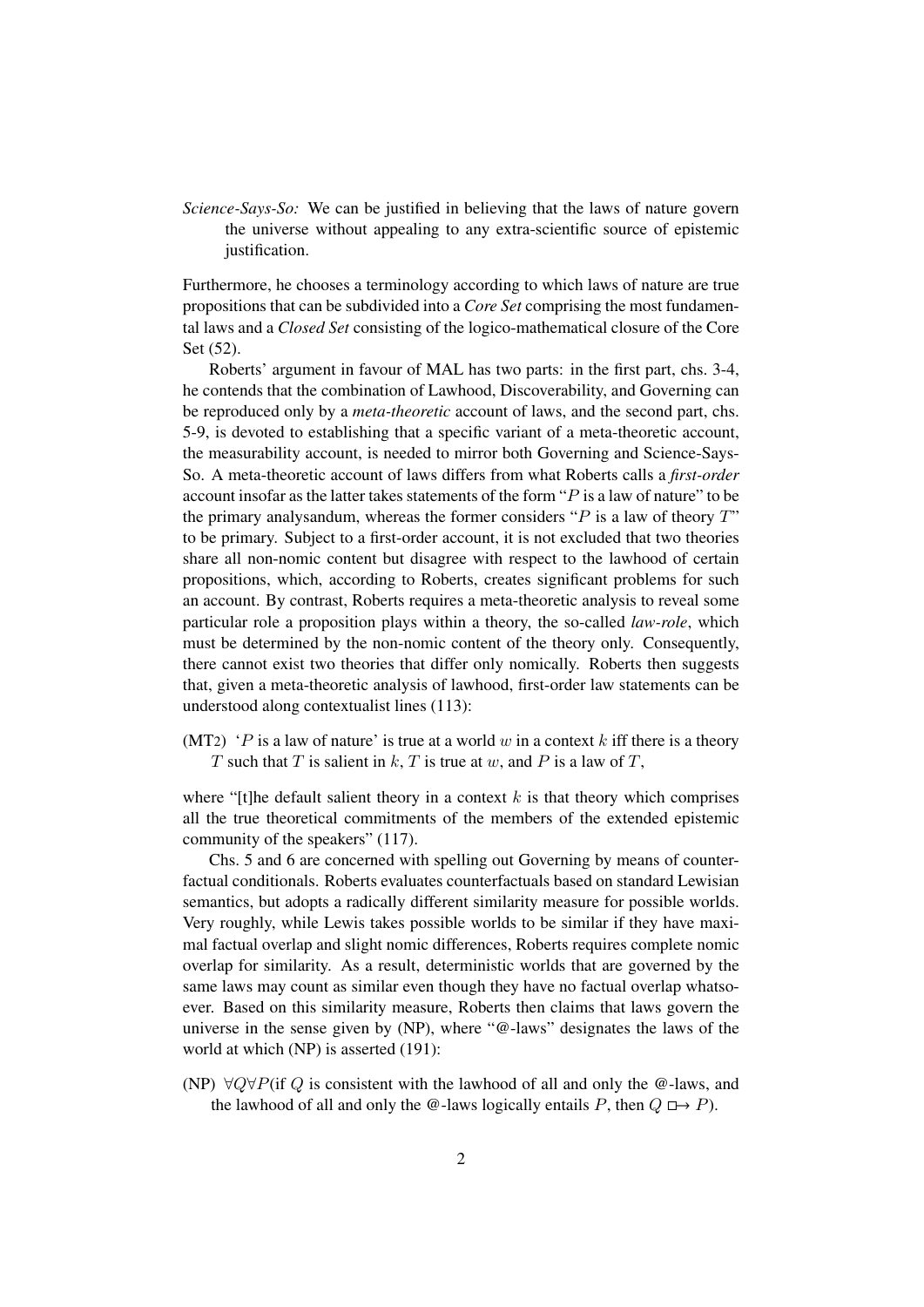Since (NP) provides a sufficient condition for the truth of certain counterfactuals and the latter cannot be empirically confirmed, (NP) itself is not empirically confirmable. We can only be justified in believing (NP) if it is shown to be an indispensable presupposition of all scientific reasoning (ch. 7)—analogously, say, to the principle of the uniformity of nature. In ch. 8, Roberts then argues that the only place in empirical science where non-trivial counterfactuals play an indispensable role is when it comes to recognizing something as an observation or measurement, which, after all, constitutes the ultimate source of evidence for all scientific inquiry. Calling some action 'measurement' presupposes a commitment to the counterfactual reliability of the relevant measurement procedure. Legitimate measurement procedures require *measurement reliability conditions*, or MRCs for short. MRCs are of the form "Whenever C,  $K(P,Q)$ ", "where C is some condition such that we can tell whether it is true via empirical means,  $P$  is some quantity we are already able to measure, and  $Q$  is a quantity we would like to measure" (293). Every scientific theory  $T$  comes with a set of MRCs that guarantee the counterfactual reliability of the procedures that measure the quantities  $T$  is about. In chs. 8 and 9, Roberts contends that the logical consequences of the MRCs of  $T$  are just the laws of T. The core of this measurability account of laws can be expressed as follows (292, 324-325):

(MT)  $P$  is a law of  $T$  iff  $P$  is a logically contingent logical consequence of the propositions that are MRCs according to T.

Roberts concludes his argument by defending the claim that the laws of the theories that are salient in scientific contexts, on account of (MT2), yield just the laws of nature that govern the universe as articulated in (NP). All in all, he maintains that (MT) and (MT2) theoretically reproduce all four theses that constitute his pretheoretic starting point.

Although Roberts' overall argument is clearly spelled out, the details of his analysis are not transparent at all points. For instance, the truth conditions of (NP) remain indeterminate. Given Roberts' preferred similarity measure for counterfactuals, according to which complete nomic overlap is necessary for similarity, it seems to be a conceptual truth that the same laws (which entail  $P$ ) govern all the closest Q-worlds, as stated by  $Q \Box \rightarrow P$ . Nonetheless, while Roberts insists on the truth of (NP) in scientific contexts, in ch. 6 he extensively discusses a number of counterfactuals whose truth-values he takes to render (NP) false in non-scientific contexts. In fact, however, none of these counterfactuals satisfies the antecedent of (NP), for the consequents of none of them are actually entailed by corresponding @-laws. Hence, none of Roberts' alleged counterexamples to (NP) de facto renders (NP) false. Should it turn out that, in the end, (NP) indeed is a conceptual truth, it can hardly be considered an adequate representation of Governing, which, at any rate, is not tautologous. Even if there should actually exist real counterexamples to (NP), the contextualist character of (MT2) makes me doubt that MAL could possibly yield more than a figurative anti-realist notion of Governing.